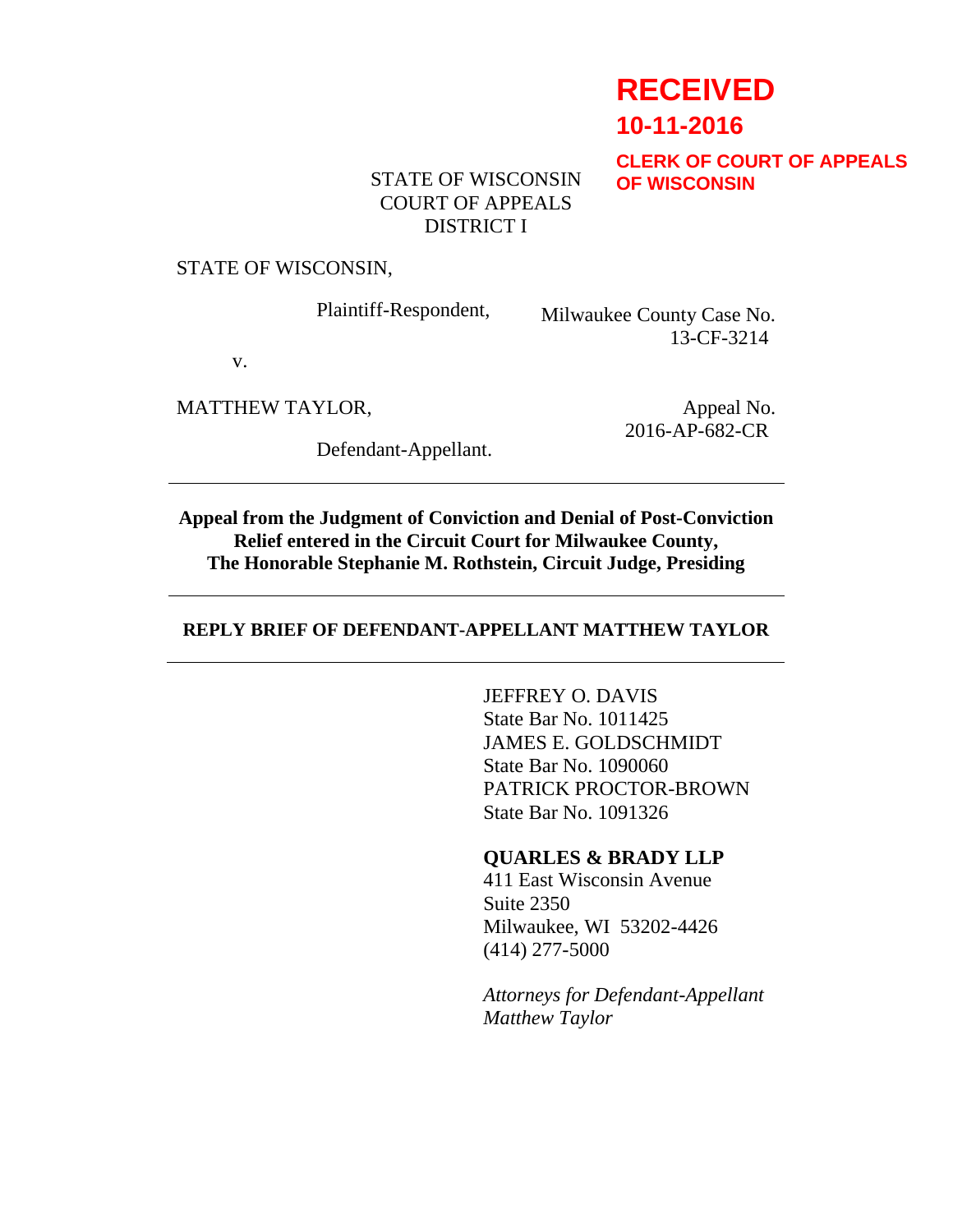## **TABLE OF CONTENTS**

**Page**

| I. | Taylor's exculpatory affidavits warrant a new trial, or |                                                                                                          |  |
|----|---------------------------------------------------------|----------------------------------------------------------------------------------------------------------|--|
|    | A.                                                      | The State now concedes all but the fifth                                                                 |  |
|    | <b>B.</b>                                               | It is reasonably probable that a jury hearing the<br>affiants' testimony would have had a reasonable     |  |
|    | C.                                                      | Even the State does not defend the trial court's<br>refusal to hold an evidentiary hearing, which        |  |
| Π. |                                                         | Trial counsel's deficient performance also warrants a                                                    |  |
|    | A.                                                      | The State fails to squarely address the import of                                                        |  |
|    | <b>B.</b>                                               | The out-of-court eyewitness identifications<br>never should have been introduced at trial 10             |  |
|    | C.                                                      | Again, the State does not seriously dispute that<br>Taylor was entitled to a <i>Machner</i> hearing.  13 |  |
|    |                                                         |                                                                                                          |  |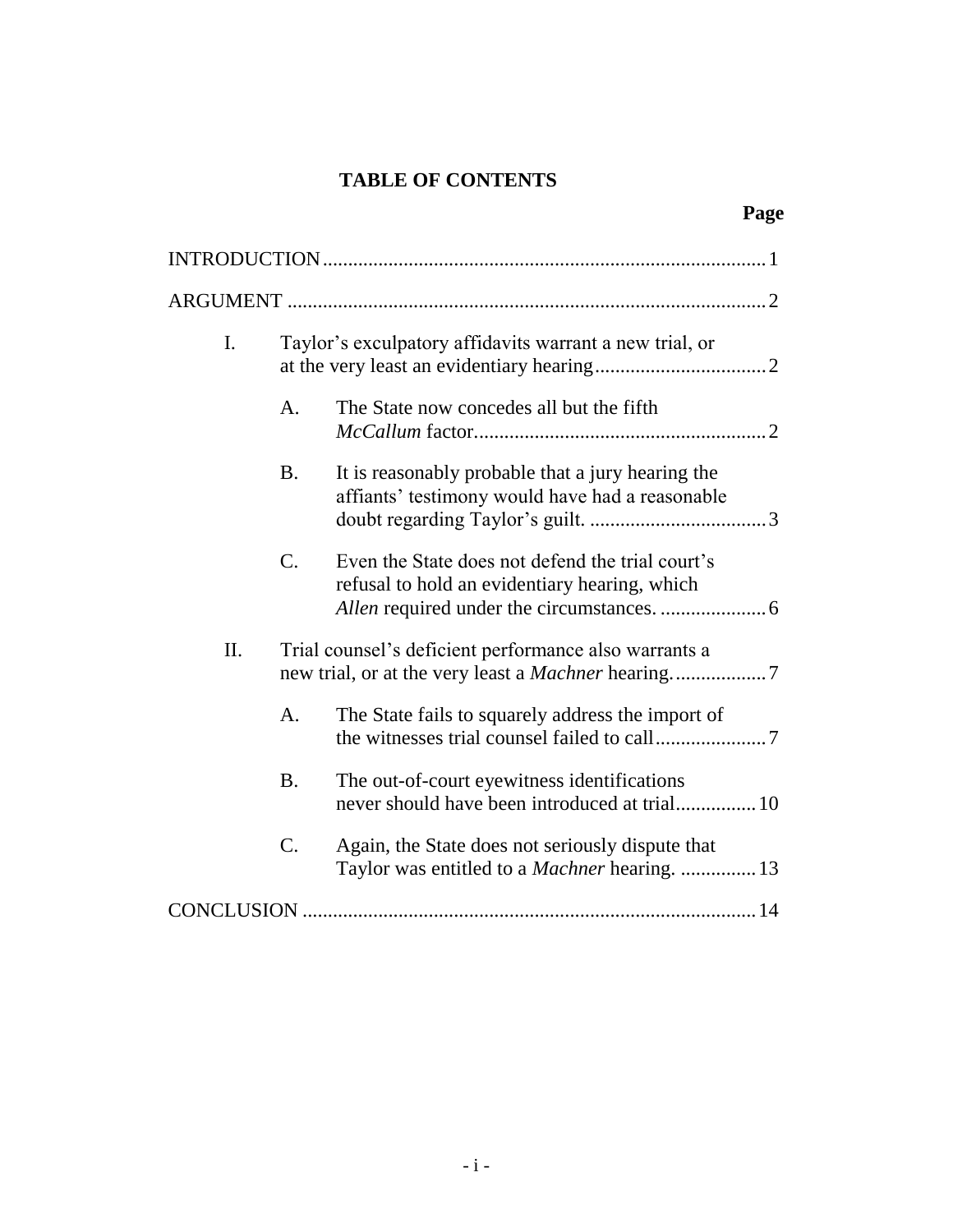## **TABLE OF AUTHORITIES**

#### **Cases**

| Charcolais Breeding Ranches, Ltd. v. FPC Sec. Corp., |
|------------------------------------------------------|
| State v. Allen,                                      |
| <i>State v. Avery,</i>                               |
| State v. McCallum,                                   |
| State v. Roberson,                                   |
| State v. Zelenka,                                    |
| <b>Statutes</b>                                      |
|                                                      |
| <b>Other Authorities</b>                             |

*Model Policy and Procedure for Eyewitness Identification*, Wisconsin Department of Justice Bureau of Training and Standards for Criminal Justice (2010), available at https://www.doj.state.wi.us/sites/default/files/2009-news/ eyewitness-public-20091105.pdf (last visited Oct. 11, 2016)……..11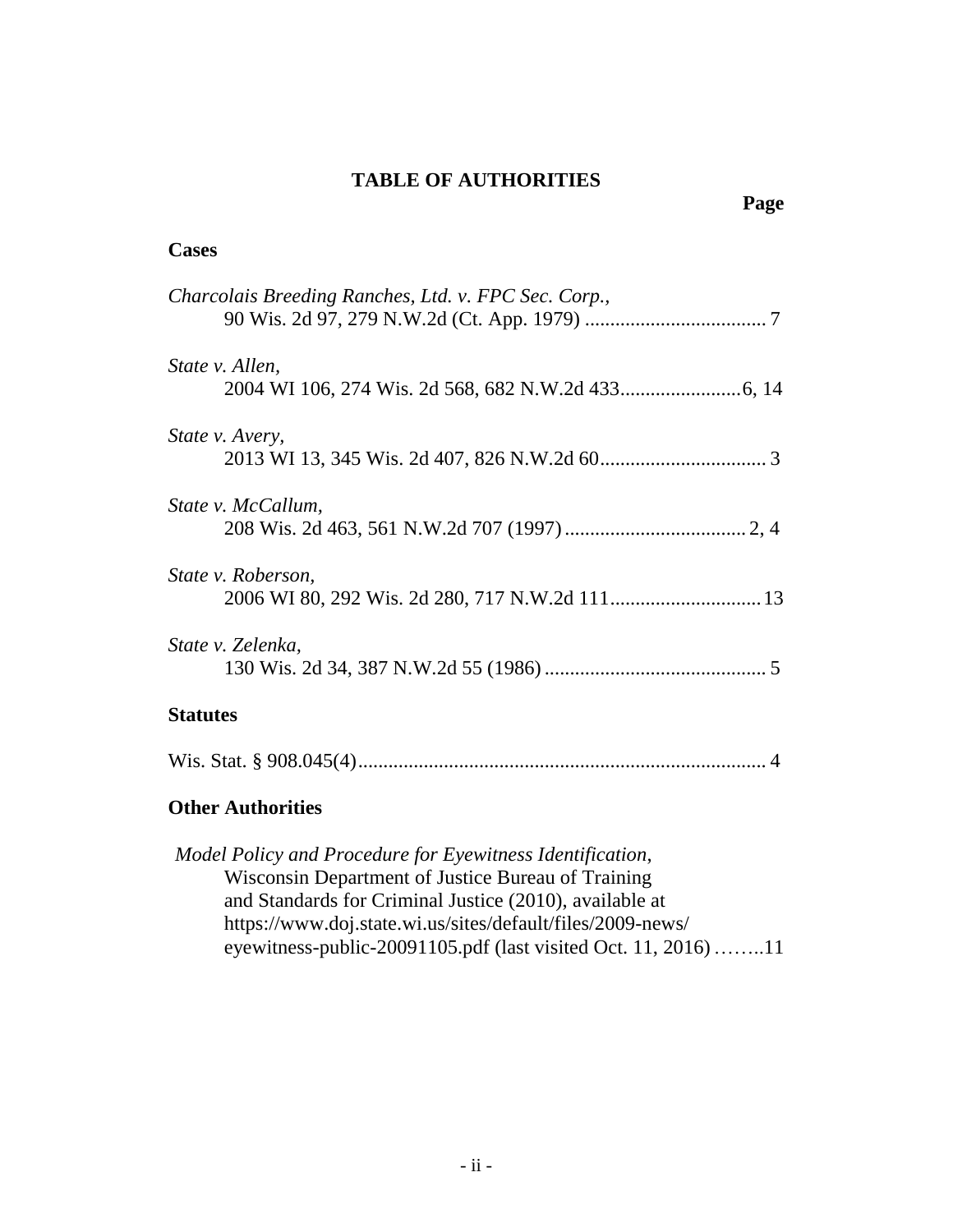#### **INTRODUCTION**

On the whole, the State's response brief leaves one with the distinct impression that something is amuck. If the State were truly confident in Mr. Taylor's conviction, one would not expect to see it arguing—as it does repeatedly—that it does not *really* matter whether Taylor *actually* shot anyone. One would not expect the State to concede that Terry Singleton, not Taylor, may be the man who shot and killed Gabriel Contreras. One would not expect the State to resort to speculation and hyperbole when the plain facts would do.

But the plain facts show serious holes in the State's case, and it will not do for the State to fall back on the facile, hypothetical assertion that it *could have* convicted Taylor of something else or *could still* do so if his conviction is reversed now. That assertion is as troubling as it is irrelevant. The question is whether Taylor's *existing* conviction should stand—and whether the trial court should have denied Taylor's motion for postconviction relief without so much as an evidentiary hearing.

Tellingly, even the State makes very little effort to defend the trial court on this latter point. If this Court does not order a new trial outright, then certainly it should remand for evidentiary proceedings below.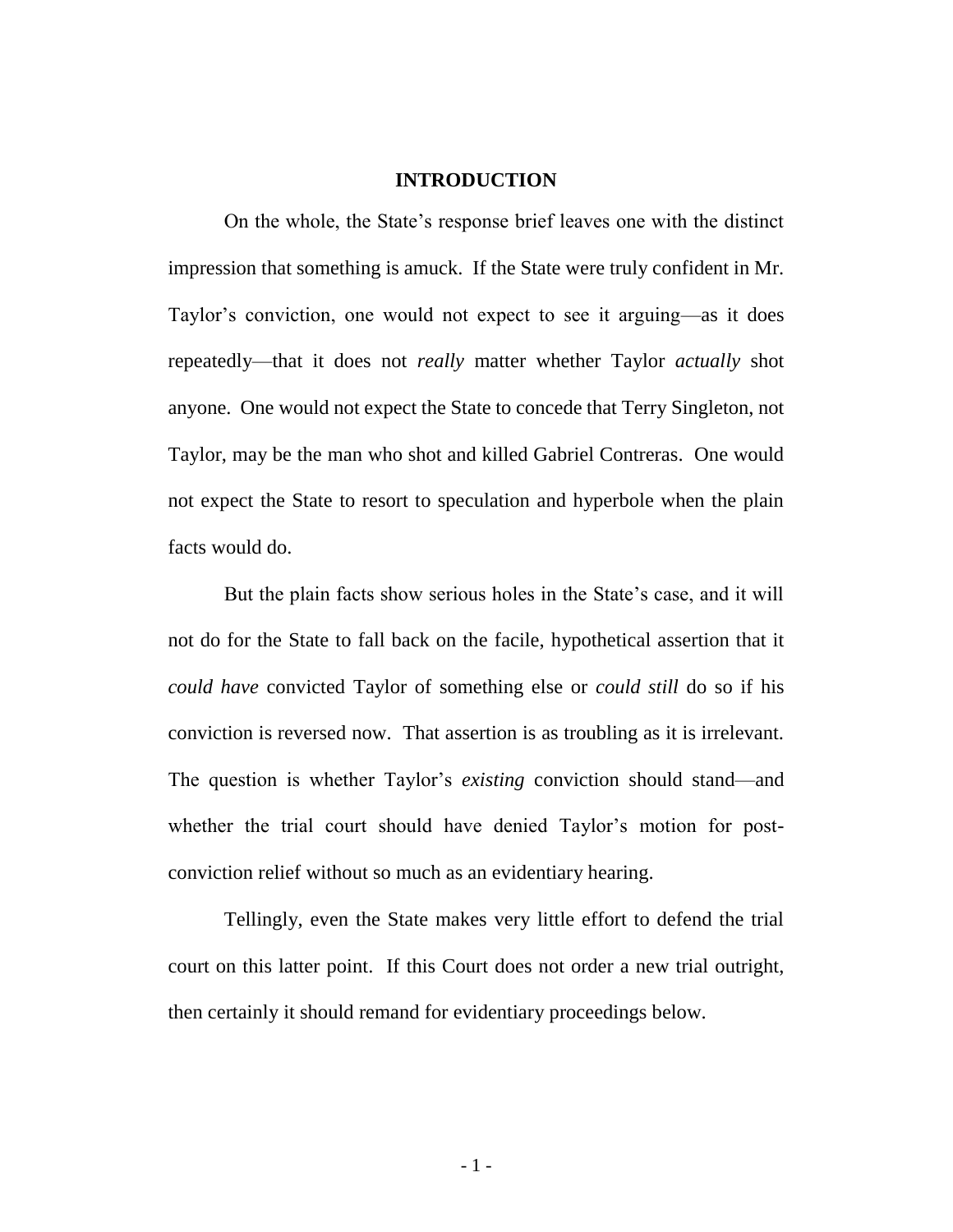#### **ARGUMENT**

## **I. Taylor's exculpatory affidavits warrant a new trial, or at the very least an evidentiary hearing.**

#### **A. The State now concedes all but the fifth** *McCallum* **factor.**

The parties agree that to justify a new trial on the basis of new evidence, Taylor must show his conviction was a "manifest injustice" under the five factors set forth in *State v. McCallum*, 208 Wis. 2d 463, 561 N.W.2d 707 (1997). In the trial court, the State conceded the first two *McCallum* factors. (R.49:9). Now it concedes two more, limiting its argument to the fifth: whether a reasonable probability exists that had the jury heard the newly-discovered evidence, it would have had a reasonable doubt as to the defendant's guilt. (Resp.Br. 7).

The State's silence on the third and fourth *McCallum* factors is telling: even the State no longer disputes that the affidavits offered by Taylor are material to an issue in the case and not merely cumulative. The mere fact that only one factor remains in dispute provides further justification for the minimal relief requested here: an evidentiary hearing, where the trial court could better evaluate the credibility of the affiants' testimony and its probable effect on a jury by seeing and hearing that testimony as jurors would have seen and heard it.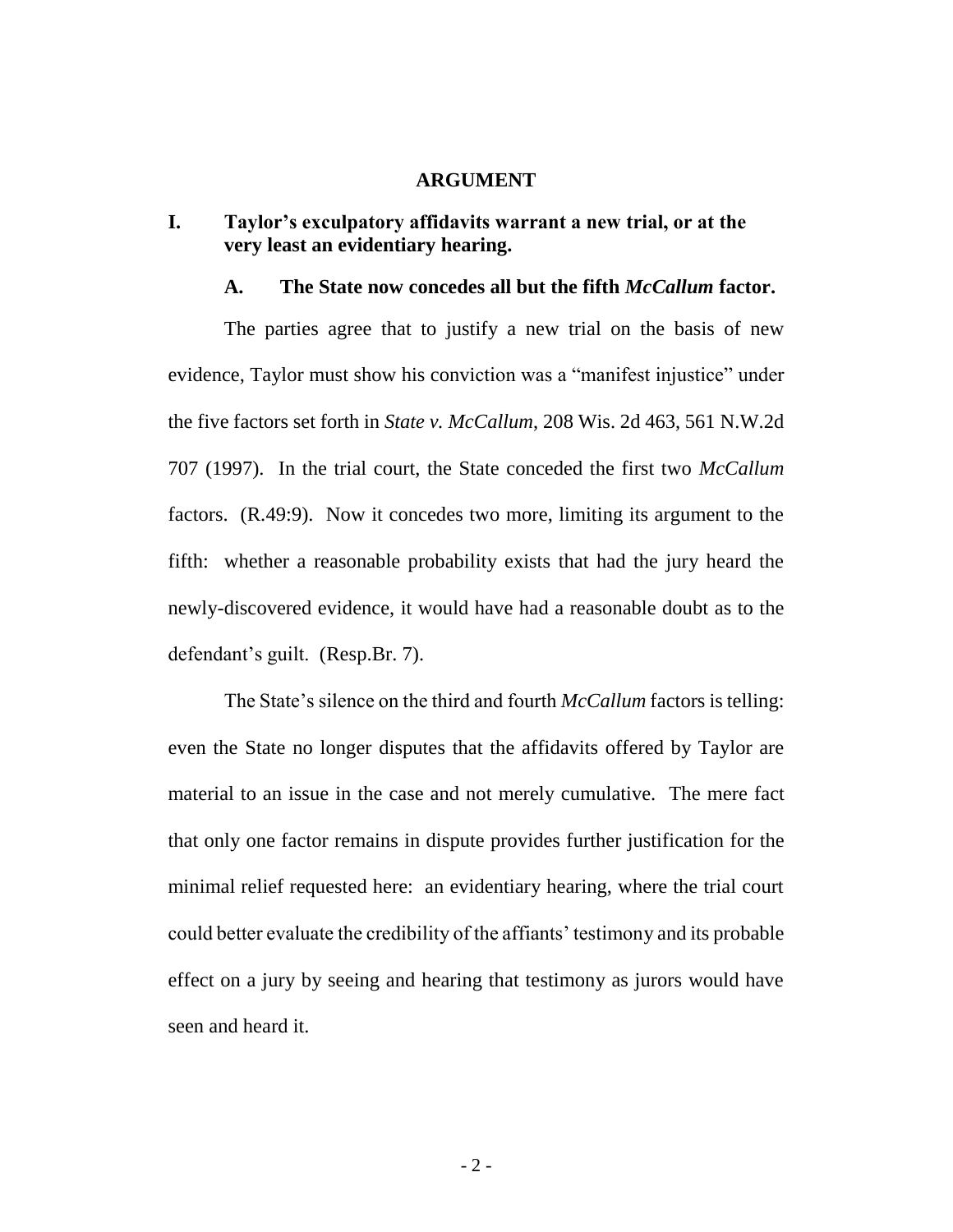## **B. It is reasonably probable that a jury hearing the affiants' testimony would have had a reasonable doubt regarding Taylor's guilt.**

Neither the trial court nor the State has offered any convincing argument that Terry Singleton's confessions, as relayed by the affiants, would do anything *but* give Taylor's jury reasonable doubt as to his guilt.

Again, the trial court offered only two grounds for ruling against Taylor on this factor: (1) the affidavits were hearsay—an error the State wisely declines to defend<sup>1</sup>—and (2) a credibility contest between Taylor's principal affiant and eyewitness Bachman would favor the latter. (R.56:7). In this, the trial court erred: "the court is not to base its decision solely on the credibility of the newly discovered evidence, unless it finds the new evidence to be incredible." *State v. Avery*, 2013 WI 13, ¶ 25, 345 Wis. 2d 407, 826 N.W.2d 60. The trial court did not and could not find the affiants' testimony incredible as a matter of law (*see* App.Br. 27-28). Short of that,

 $\overline{a}$ 

<sup>&</sup>lt;sup>1</sup> The portion of the State's response brief addressing Mr. Taylor's newly discovered evidence (Resp.Br. 6-10) makes no effort to defend the trial court's erroneous characterization of the affidavits as inadmissible hearsay. Elsewhere in its brief, the State argues the second affidavit (but not the first) may not be a statement against interest "because it would not exculpate Taylor as a party to the crime" (*id.* at 20). But Wis. Stat. § 908.045(4) only requires that *if* a statement under this exception is *offered* to exculpate the accused (as it was here), it must be corroborated. The first affidavit (which the State does not challenge) strongly corroborates the second, as does significant physical evidence, so that requirement is satisfied. This ought to put to rest the hearsay issue—which the State never advanced below anyway.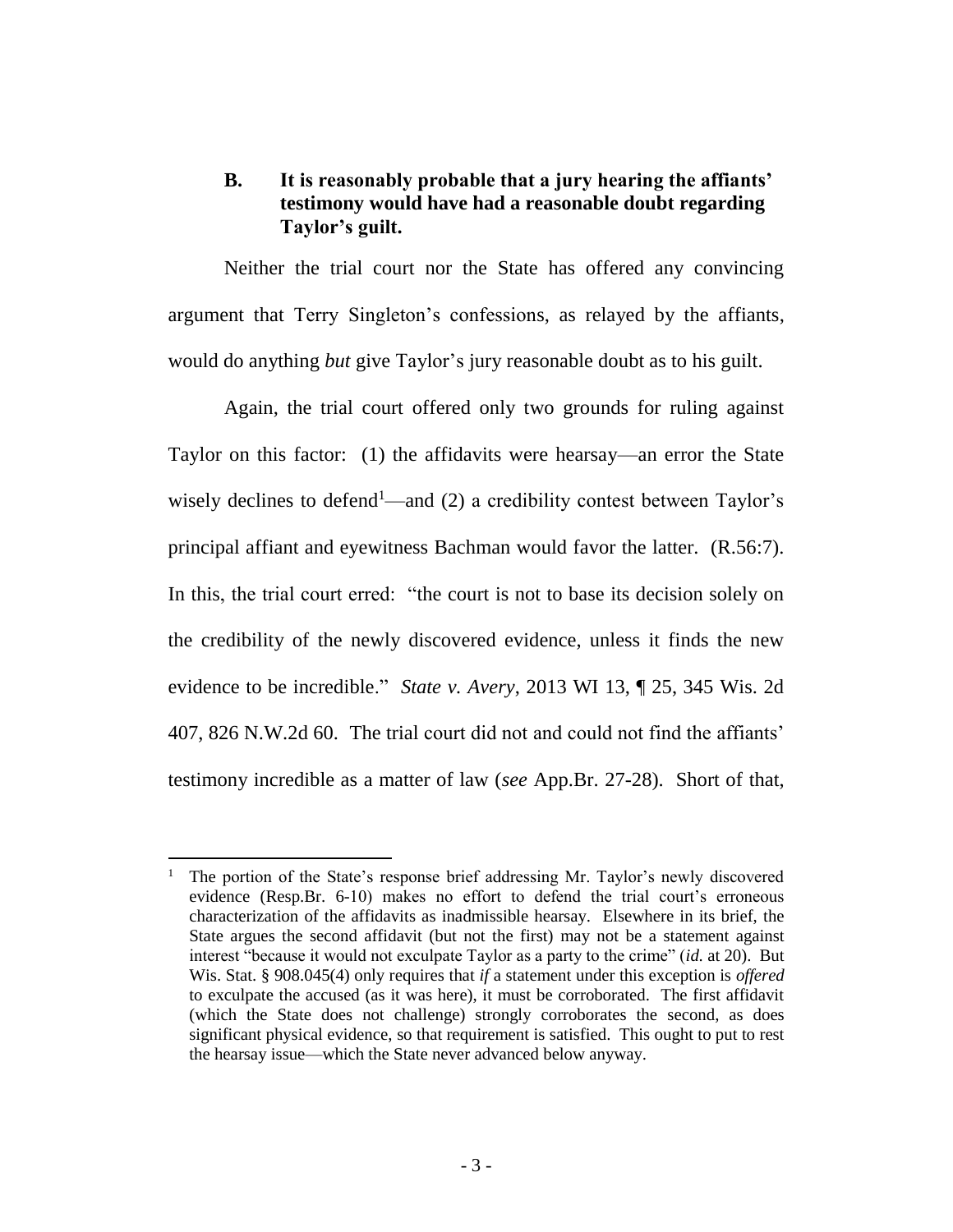"[l]ess credible is far from incredible," and a finding that the newly discovered evidence is less credible than other evidence "does not necessarily mean that a reasonable jury could not have a reasonable doubt." *McCallum*, ¶ 18. The trial court engaged with *McCallum*'s fifth factor only long enough to fall into the very error *McCallum* itself warns against.

Perhaps recognizing the trial court's analysis of this factor falls short, the State offers several alternative reasons why Taylor's newly discovered evidence would not be reasonably likely to cause reasonable doubt. All of these arguments fall short, too.

Challenging the first affidavit (Resp.Br. 8-10), the State asks why the affiant waited to so long to come forward. That question is answered in ¶ 7 of the affidavit. The State argues the affidavit bolsters *Singleton's* version of events, but of course it doesn't: it has Singleton confessing to the crime. The State claims Taylor's "skulk[ing]" and "flight to the house" show consciousness of guilt, as if Taylor should have lain bleeding in an alley instead of seeking help from nearby family and friends. The State returns to its favorite theme—the black hooded sweatshirt—apparently forgetting that beyond proving Taylor's own injury, the sweatshirt has no evidentiary value in its own right. Finally, and most egregiously, the State concludes that *even*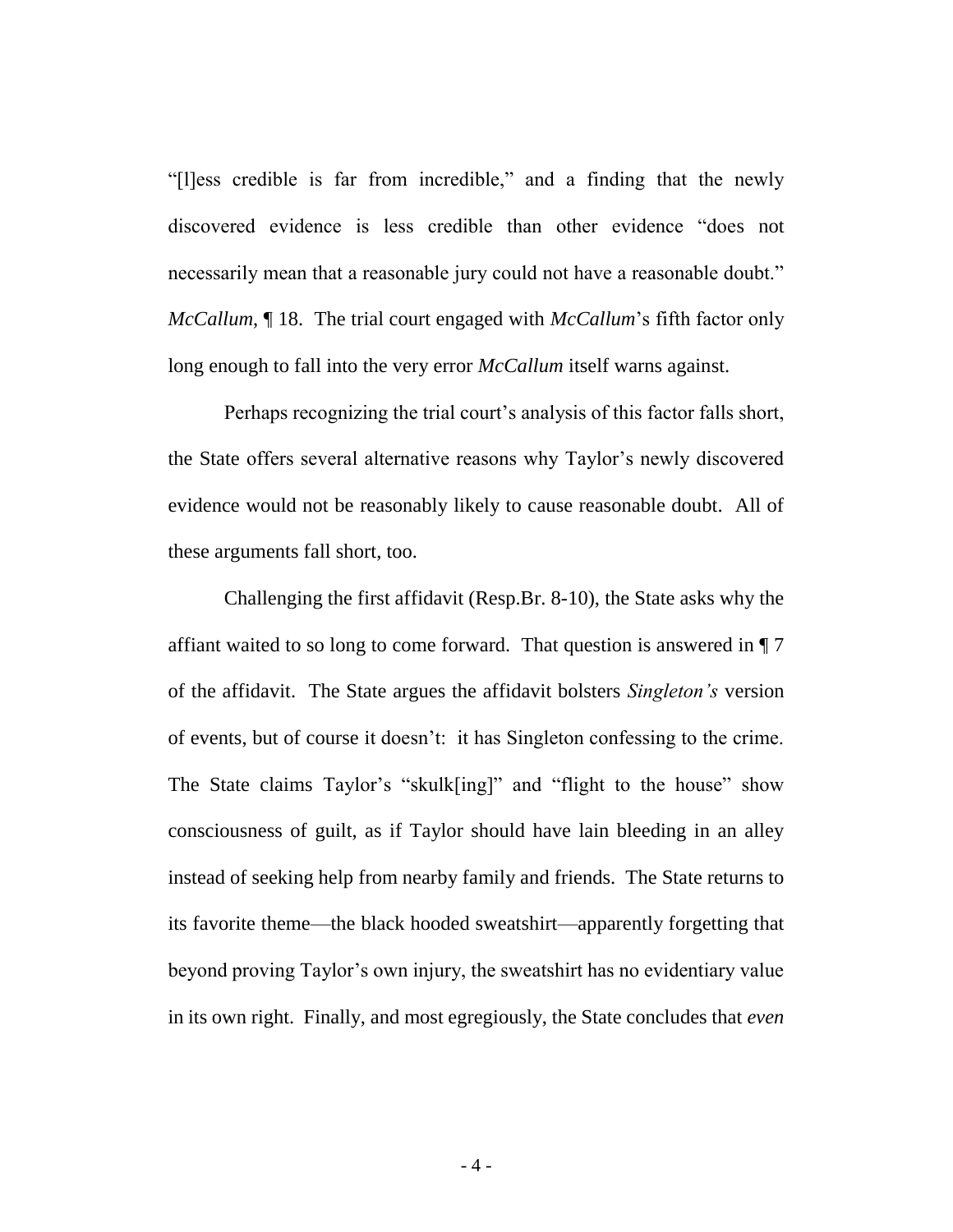*if* this affidavit shows Singleton was actually the shooter, that doesn't matter: Taylor was still a party to the crime.

This last argument merits special attention. The State claims Taylor's actual guilt in the shooting is immaterial because he is just as guilty "if he had *any role at all* in this botched drug deal and shooting." (Resp.Br. 9). But this would be true only if the State had charged Taylor with aiding and abetting or conspiring with Singleton to commit this crime, *and* had proven beyond a reasonable doubt all the elements of that charge, including the requisite intent. *See State v. Zelenka*, 130 Wis. 2d 34, 48 fn.3, 387 N.W.2d 55 (1986) (setting forth separate intent elements for both charges). At trial, the State hung its hat on the theory that Taylor was the shooter. Whether it could prove he was anything else is entirely speculative.

Moreover, this argument is irrelevant to the question here: whether Taylor's new evidence warrants a new trial on the charges underlying his *existing* conviction. Given the State's concession of all but the final *McCallum* factor, the analysis reduces to whether a jury hearing all the State's evidence but *also* hearing Singleton's multiple confessions would be reasonably likely to reasonably doubt Taylor was the shooter. It begs credulity to suggest the answer to that question is anything but yes.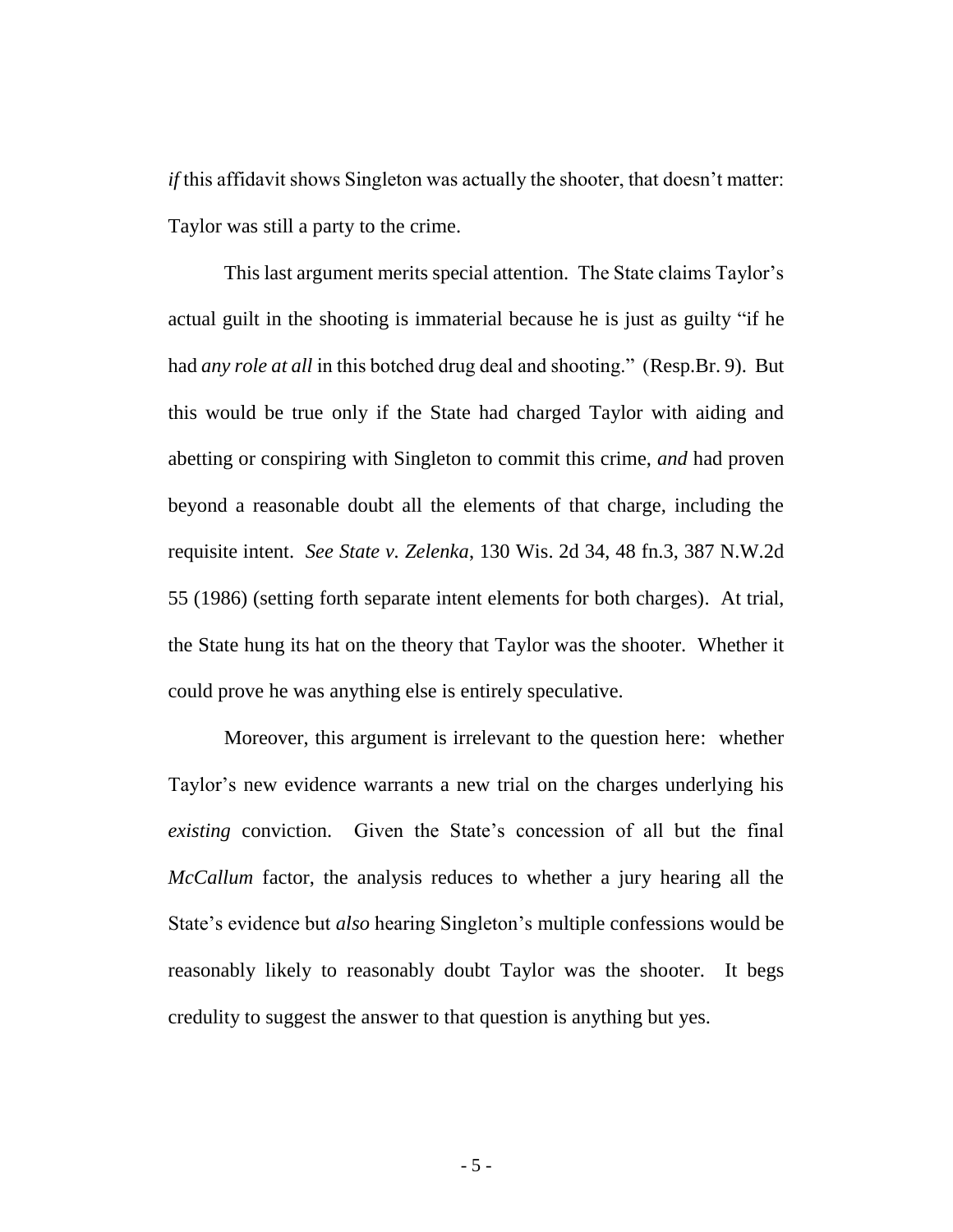The State's more limited arguments against the second affidavit fare no better. The State again argues (without support) that the affiant's delay in coming forward undermines his credibility, and again pivots to re-casting Taylor as a party to the crime. The State's cavalier approach to the actual identity of the shooter and to the troubling implications of Mr. Singleton's repeated confessions is no doubt a byproduct of its desire to uphold a conviction that is itself a product of the same methods. But one thing is clear: the State introduced no evidence that the bullets which injured Mr. Bachman and killed Mr. Contreras came from some unrecovered, "phantom" gun. There was only one shooter at this scene, and new evidence shows it was Mr. Singleton. Unless there is no reasonable probability that a jury hearing this new evidence would reasonably doubt Taylor's guilt, this Court should vacate Taylor's conviction and remand for a new trial.

## **C. Even the State does not defend the trial court's refusal to hold an evidentiary hearing, which** *Allen* **required under the circumstances.**

In his initial brief, Taylor argued that under *State v. Allen*, 2004 WI 106, 274 Wis. 2d 568, 682 N.W.2d 433, his newly presented evidence merited an evidentiary hearing—particularly because the trial court's primary basis for denying the motion appeared to be the affiants' credibility.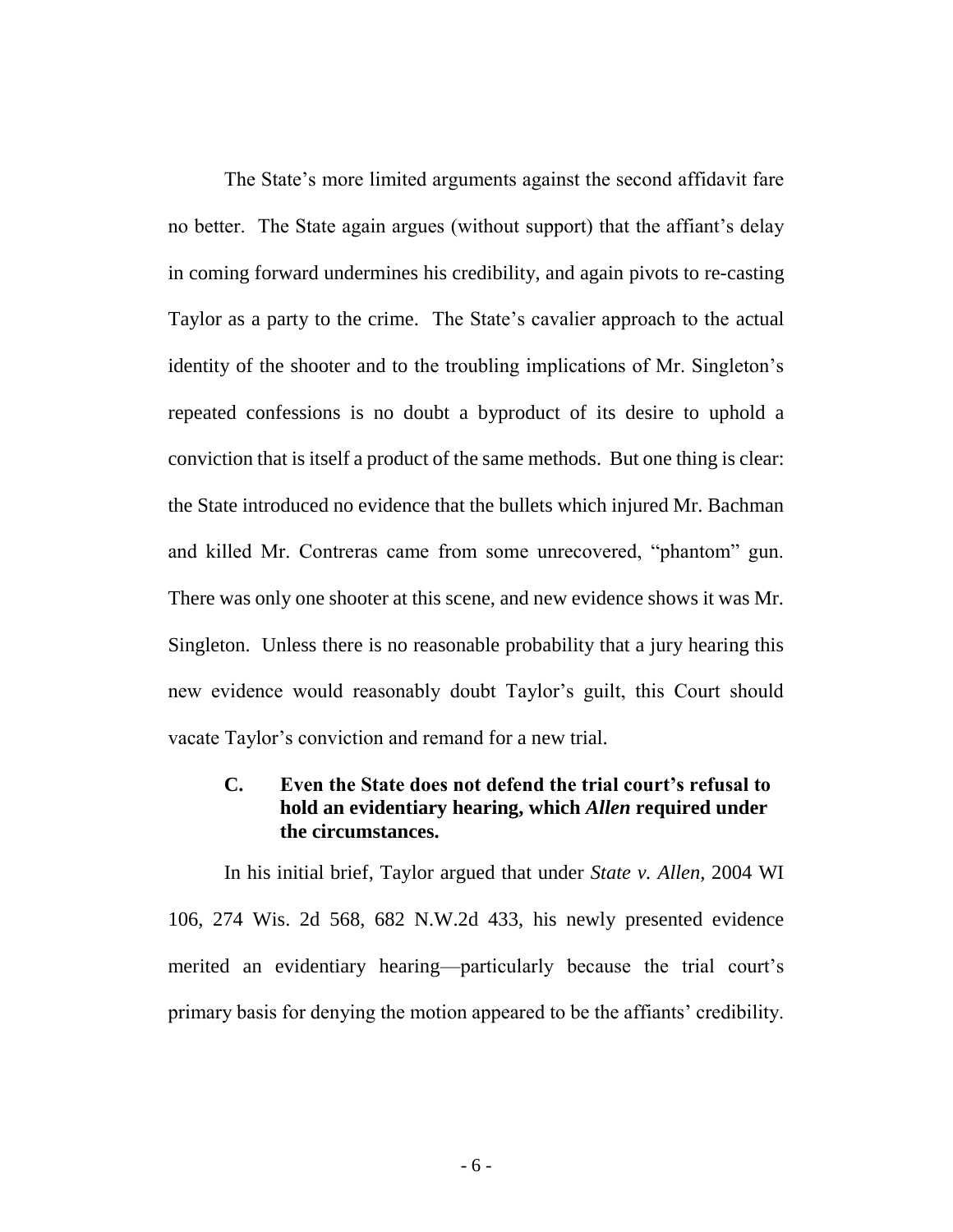(App.Br. 28-30). The State presented no argument in response (*cf.* Resp.Br. 6-10), so this argument is deemed admitted. *See Charcolais Breeding Ranches, Ltd. V. FPC Sec. Corp.*, 90 Wis. 2d 97, 109, 279 N.W.2d 93 (Ct. App. 1979). If nothing else, then, this Court should remand to the trial court with instructions to conduct a hearing on Taylor's new evidence.

### **II. Trial counsel's deficient performance also warrants a new trial, or at the very least a** *Machner* **hearing.**

#### **A. The State fails to squarely address the import of the witnesses trial counsel failed to call.**

In addressing trial counsel's deficient performance to call *any* witnesses on Taylor's behalf, the State appears willing to discuss anything but the critical point: witnesses in the home where Taylor arrived after being shot could have testified as to whether the now-familiar black hooded sweatshirt was already in the home when Taylor arrived there. If it was, then Taylor could not have been wearing it at the time of the shooting, defeating its essential role in the State's theory.

The State notes the witnesses in the home could not testify about what Taylor was wearing at the moment of the shooting (Resp.Br. 16-17), but that misses the point, as Taylor already explained (App.Br. 34-35). The State also claims Taylor has taken inconsistent positions on the evidentiary value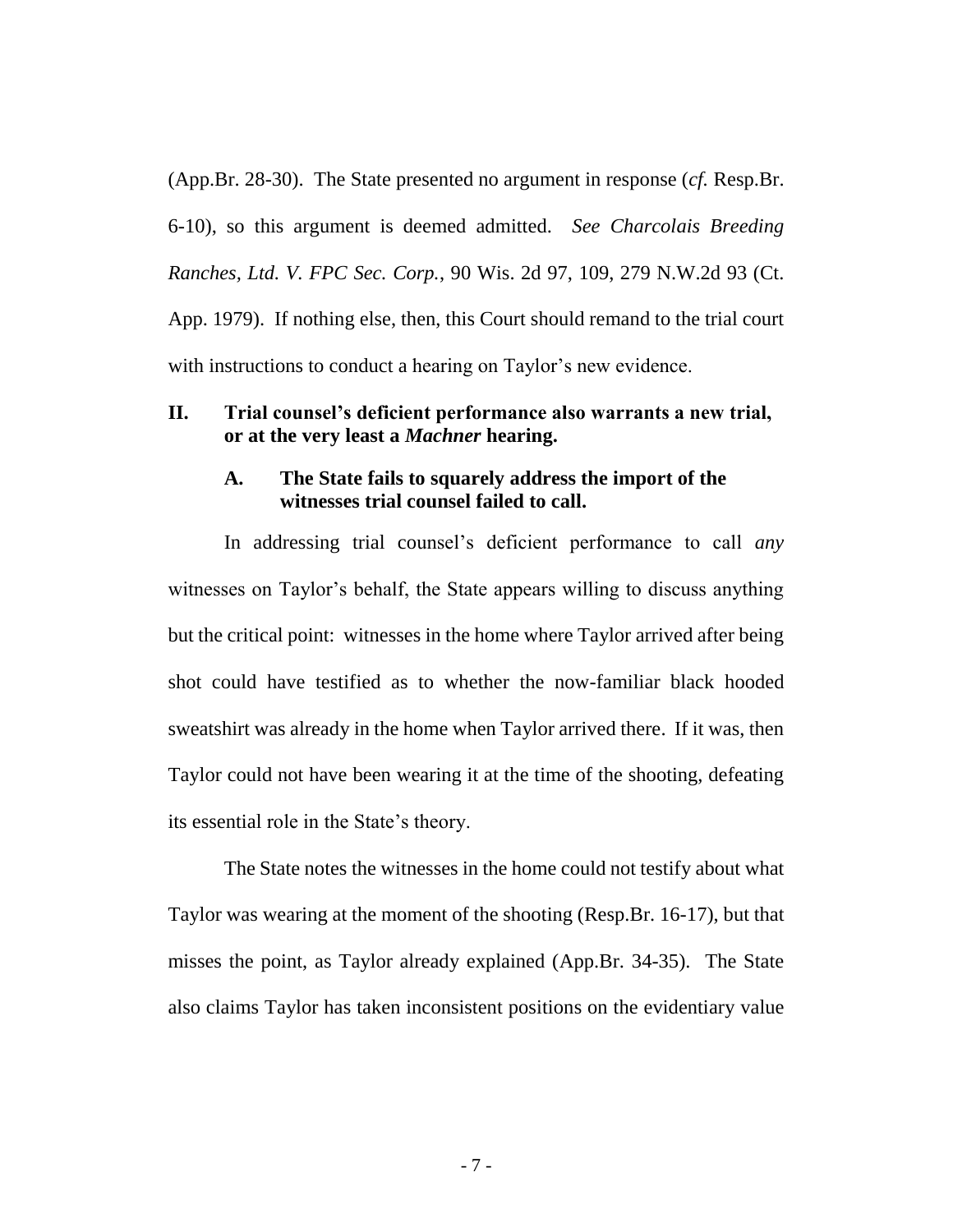of the sweatshirt. (Resp.Br. 16-17). This, too, misses or deliberately misunderstands the point: the sweatshirt has no evidentiary value in its own right (it only proves Taylor was shot), but the *State* used it as the critical link between Taylor and the shooter, which is why trial counsel's failure to break that link through witness testimony was so deficient and so prejudicial.

Rather than address this issue head-on, the State resorts to speculation. It claims to know how the uncalled witnesses would have testified (Resp.Br. 17), when trial counsel's deficient failure to call them (together with the trial court's more recent refusal to hold an evidentiary hearing) is the very reason the State *cannot* know that. The State claims Taylor's "theory" "does not explain why someone (perhaps Singleton) would hide the bloody sweatshirt in the basement" (*id.*), when it knows full well that a non-suspect (Jamari Holmes) recalled moving the sweatshirt near where it was found. (R.60, Ex. F at 2-3). And the State opines that a sweatshirt would make a bad bandage (*id.*), whereas the sheer amount of blood found on the inside and outside of the sweatshirt is *only* consistent with such use or with wiping up blood.

Further abandoning logic, the State claims Taylor had been seen wearing the sweatshirt days before the shooting and others had seen it around the house a few months before. (Resp.Br. 17). But this either bolsters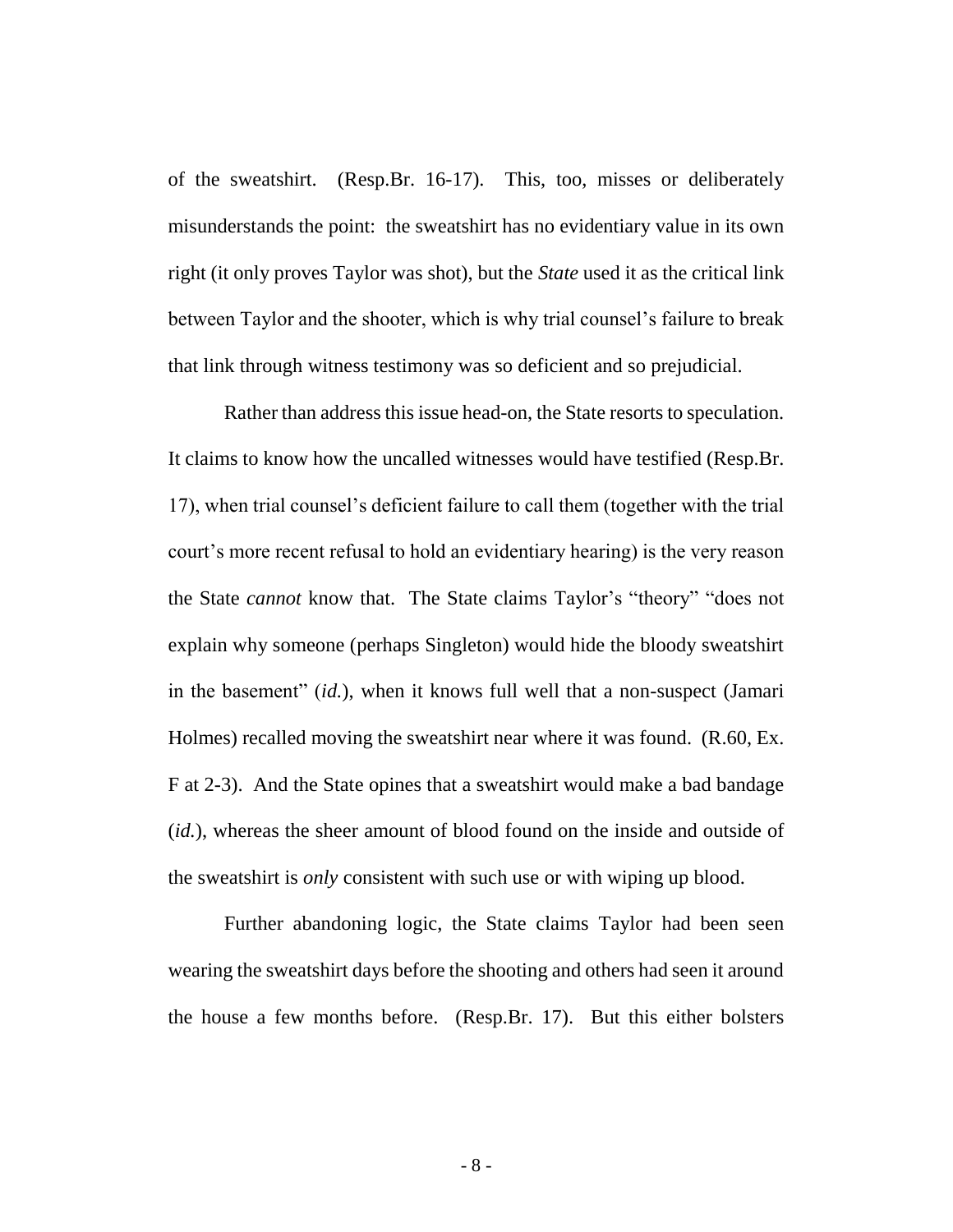Taylor's argument that the sweatshirt was just a passed-around item lying around the house when he returned there on the night of the shooting, or it contradicts the State's own argument that what Taylor wore before and after the shooting doesn't matter.

The State rounds off with still more speculation: "Taylor likely entered the house shirtless because he pulled off the bloody sweatshirt as he entered the house and told someone to hide it." (Resp.Br. 18). Actually, police also found a discarded white T-shirt outside the home where Taylor was found. (R.48, Ex. 2 at 3). That white T-shirt, combined with the white shorts Taylor was still wearing when police found him, would comprise allwhite attire, which matches *both* eyewitnesses' descriptions of the *non*shooter. (App.Br. 4). This bolsters the probability that the black sweatshirt was used to stanch Taylor's bleeding after he arrived back at the house.

No matter how much the State speculates, the fact remains that the testimony of the witnesses at the home where Taylor arrived moments after the shooting would have shed critical light on the State's primary link between Taylor and eyewitness descriptions of the shooter. To say that trial counsel's failure to call these witnesses was harmless is to ignore the very theory by which the State won its case.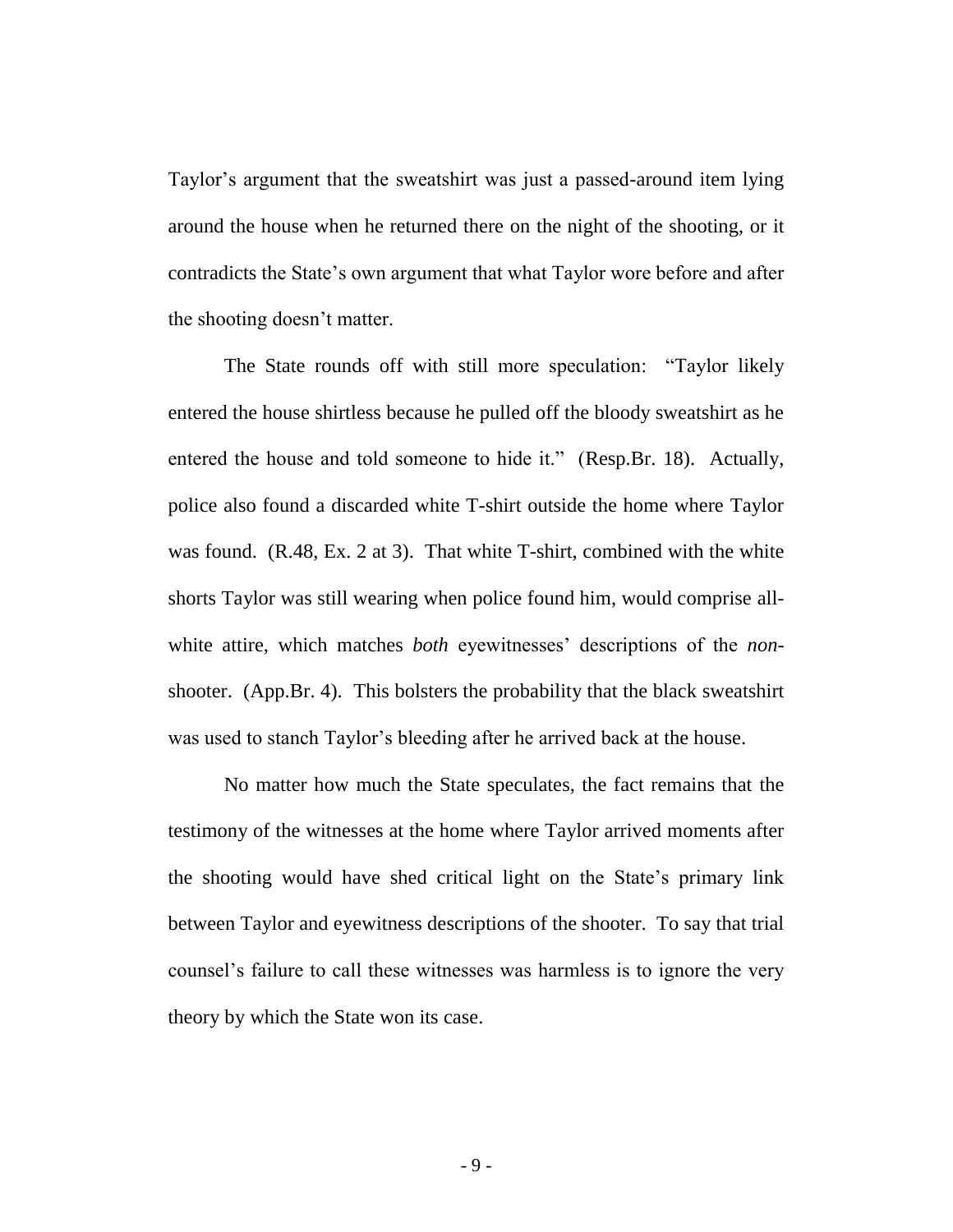The State's treatment of trial counsel's failure to call Singleton similarly fails to engage with Taylor's arguments. Taylor does not claim Singleton would have cracked and confessed to murder. Instead, he argues competent questioning of Singleton would have exposed the contradictions in Singleton's own story, which would have appeared particularly suspicious in light of all the physical evidence linking him to the shooting. (App.Br. 36-37). If instead Singleton had invoked the Fifth Amendment, as the State now surmises (Resp.Br. 19), this would have appeared no less suspicious to a jury. Either way, the likely nature of Singleton's testimony is sufficient to undermine confidence in the outcome of Taylor's trial, which is sufficient to show prejudice under Wisconsin law.

## **B. The out-of-court eyewitness identifications never should have been introduced at trial.**

The State presents a well-scrubbed version of the out-of-court identifications challenged by Taylor as impermissibly suggestive. (Resp.Br. 24-26). Taylor presented a more detailed review. (App.Br. 5-10, 39-41). The Court can decide for itself which depiction is more accurate; however, certain elements of the State's response merit further discussion and show both photo arrays were anything *but* "textbook."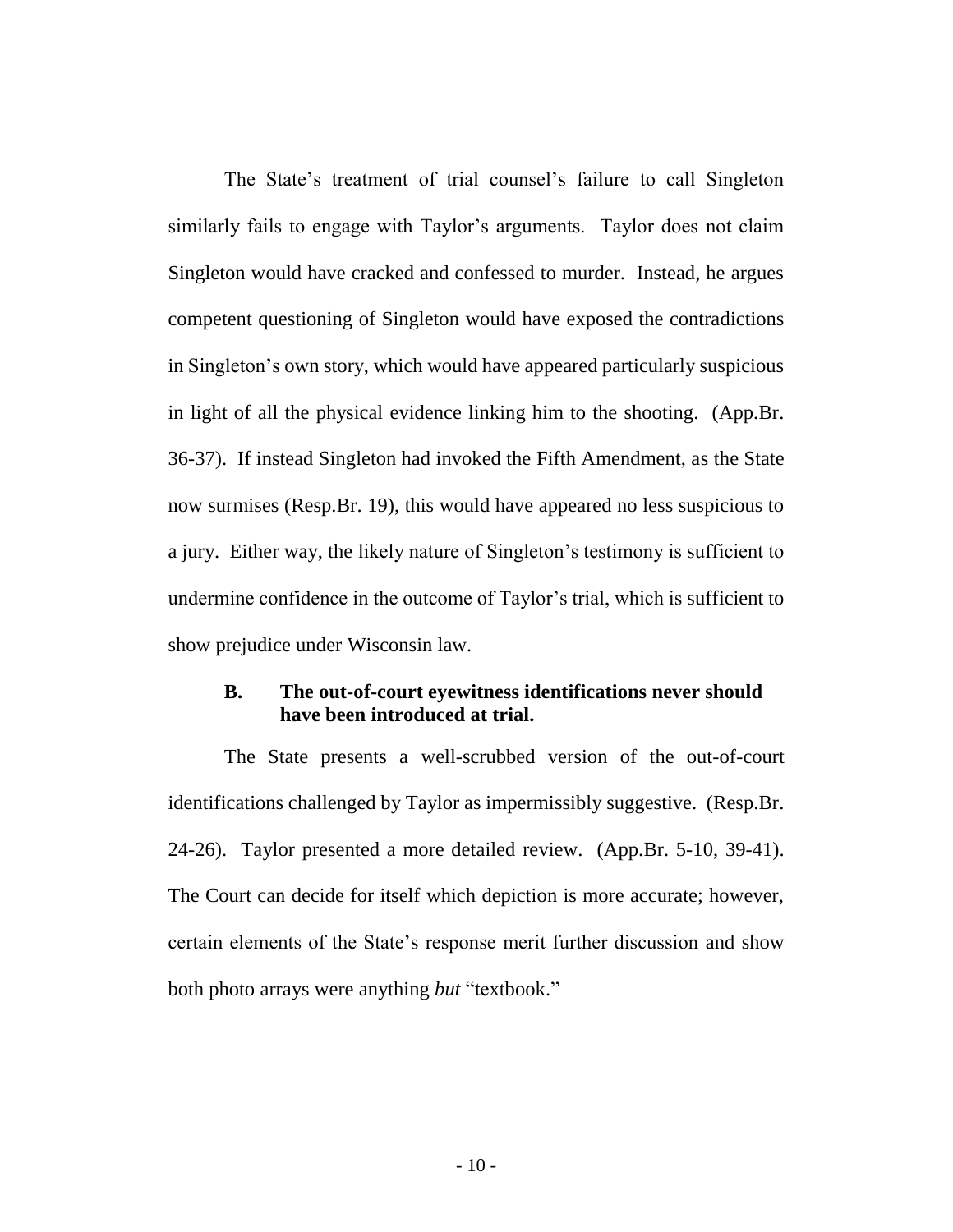First, the State repeatedly describes the photo arrays at issue as "double blind." Wrong: "double blind" means neither the eyewitness nor the administrator knows the suspect's photo is in one of the folders, whereas here, the photo array was conducted by investigating officers who knew just that, without any "safeguards to ensure that [they were] not in a position to unintentionally influence the witness's selection," as protocol requires in such cases. *See Model Policy and Procedure* (Resp.Br. 26) at 3, 13. Here, this was particularly problematic in Yujwana McClendon's photo array, where investigators not only *told* her that the suspect was in one of the folders (another violation of protocol, *id.* at 3), but had a clear view of the photos in the folders throughout (yet *another* violation of protocol, *id.*). (R.48, Ex. 12 at 19:35-19:45).

Second, the State repeatedly misinforms the Court that McClendon viewed the photo array a second time only "at her request," (Resp.Br. 26, 27 fn.3), which would not be a violation of protocol. In fact, the video of this photo array shows McClendon made no such request; instead, after McClendon reviewed the photo array once *and circled 'yes' for no one*, the administering detective—unprompted—directed her to "take a look at all of them again." (R.48, Ex. 12 at 19:35-19:45). The remainder of this photo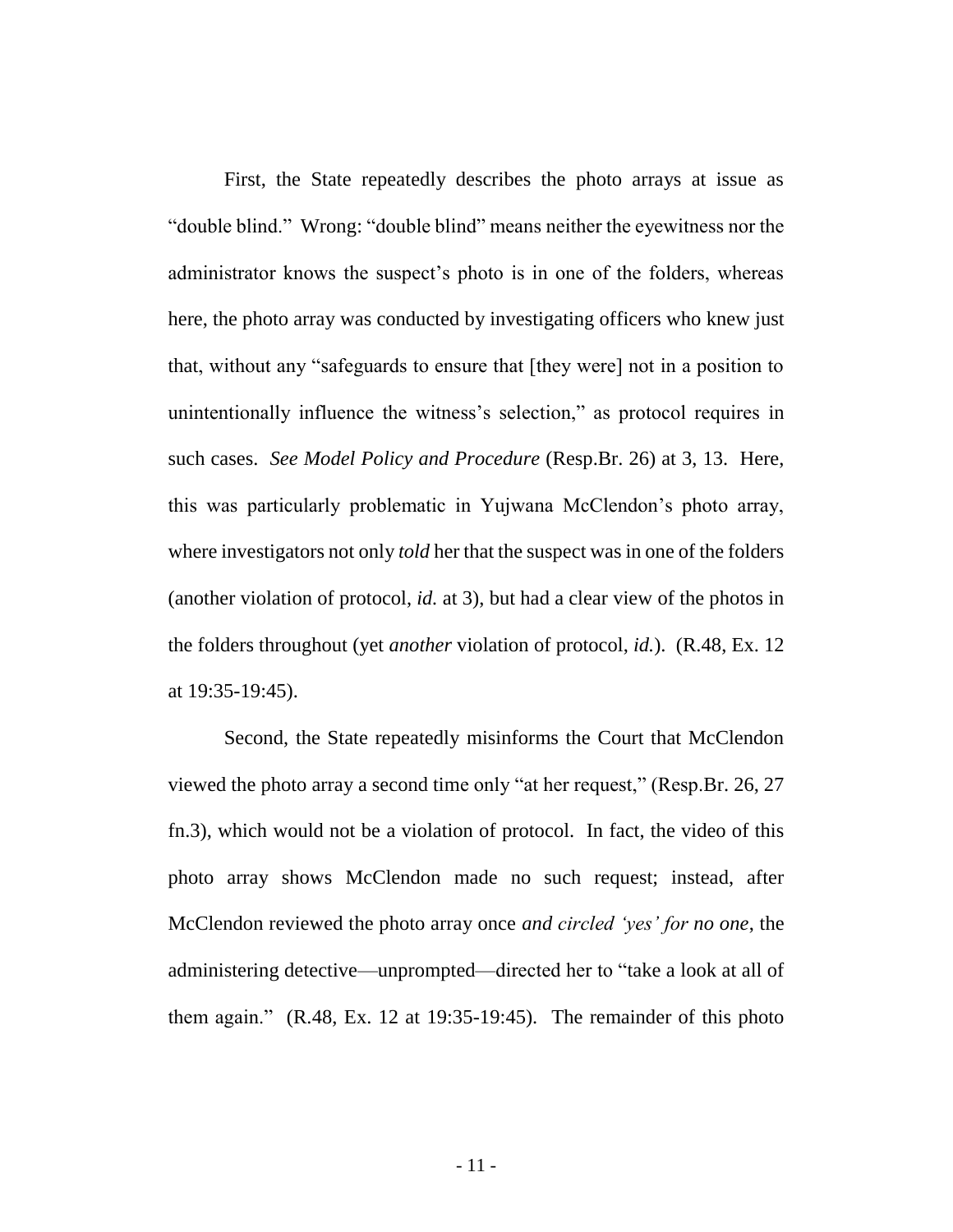array is characterized by extensive coaching, with particular badgering around Folder 2, which of course contained Taylor's photo. (*Id.*)

Third, the State claims "Bachman had a physiological reaction" when he came to the folder containing Taylor's photo. (Resp.Br. 25). There is no support in the record for this statement. Investigators *told* him he'd had such a reaction as a way of praising him and locking in his choice after the fact. (App.Br. 8). Now the State attempts the same trick in this Court.

When the State tries to meet its own burden of showing that the impermissibly suggestive identifications were nevertheless reliable, its discussion of the five reliability factors (Resp.Br. 27-29) echoes its performance below, as foreshadowed in Taylor's initial brief (App.Br. 42- 44). Yet again, the State fails to engage with Taylor's actual arguments (*cf.* R-59:19-23; A-App. 040-044) and rests on the assertion that both witnesses were "quite certain" in their identifications, when that hyperbole is wholly undermined by recordings of the photo arrays and—more importantly—the same witnesses' testimony at trial.

These witnesses' in-court identifications were close to worthless *without* the bolstering effect of the out-of-court identifications delivered through the testimony of police officers. Again, *at trial*, the witnesses were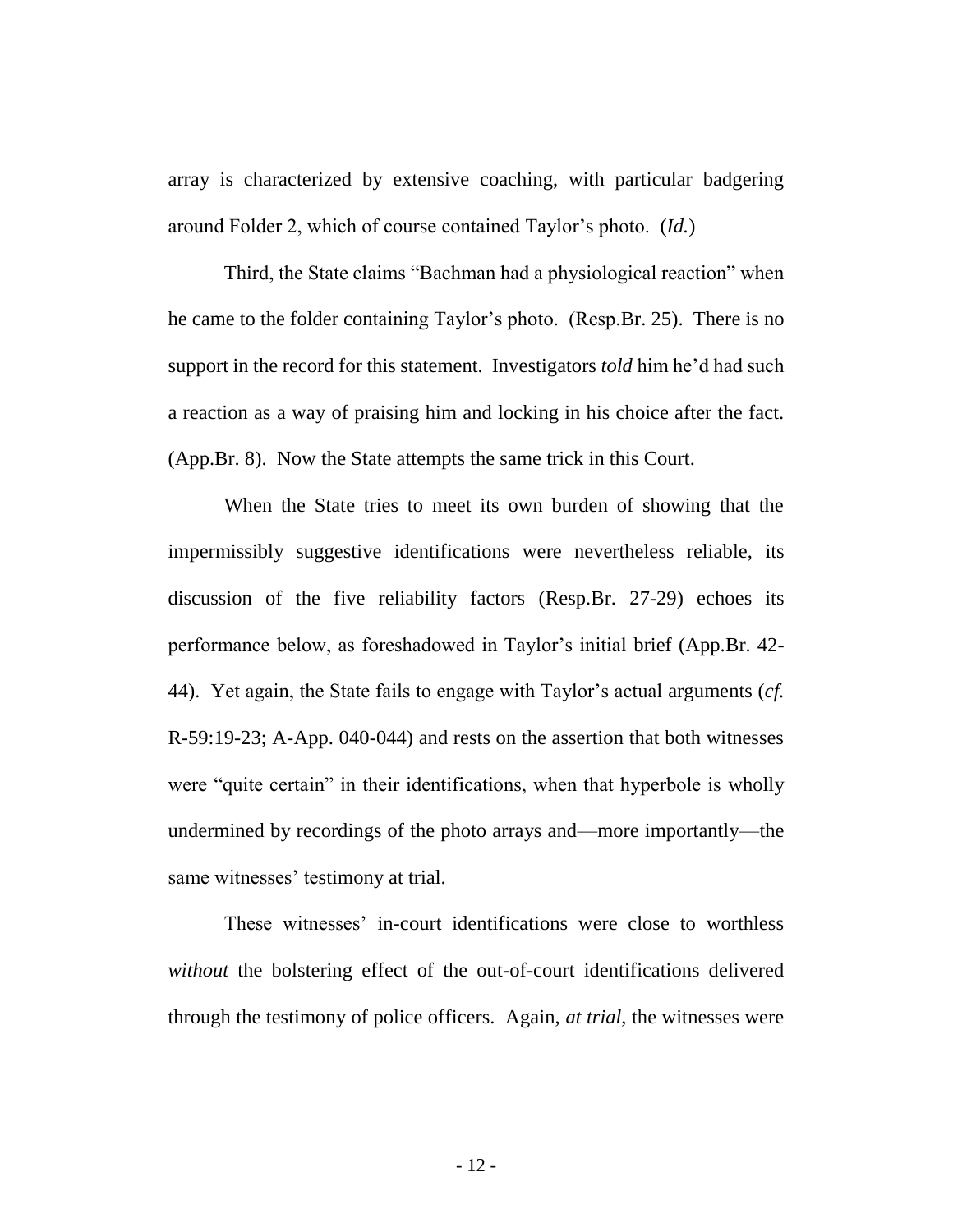uncertain in their identifications, could not definitely identify the shooter, and either didn't see the shooter's face (McClendon) or didn't see anyone shoot (Bachman). (App.Br. 5, 44). So even if these in-court identifications were free of the taint of the others, as the State argues (Resp.Br. 29-30), they had no value in their own right. More likely, though, the bolstering relationship between the two warrants suppressing or excluding both—or at least a *Machner* hearing on trial counsel's deficient and prejudicial failure to object to *any* of the identifications. *Cf. State v. Roberson*, 2006 WI 80, ¶¶ 70- 72, 292 Wis. 2d 280, 717 N.W.2d 111 (Abrahamson, C.J., dissenting) (same).

## **C. Again, the State does not seriously dispute that Taylor was entitled to a** *Machner* **hearing.**

As with the newly discovered evidence, the State barely attempts to argue that Taylor failed to make the minimum showing needed to justify a *Machner* hearing. The State lists various circumstances under which an evidentiary hearing is not required (Resp.Br. 12) (trial court may deny hearing if motion is facially insufficient or record conclusively establishes movant is not entitled to relief), but never actually argues that (much less how) Taylor's motion falls into either of those categories. The State's analysis echoes the trial court's, which failed to independently assess whether an evidentiary hearing (as distinct from a new trial) was warranted.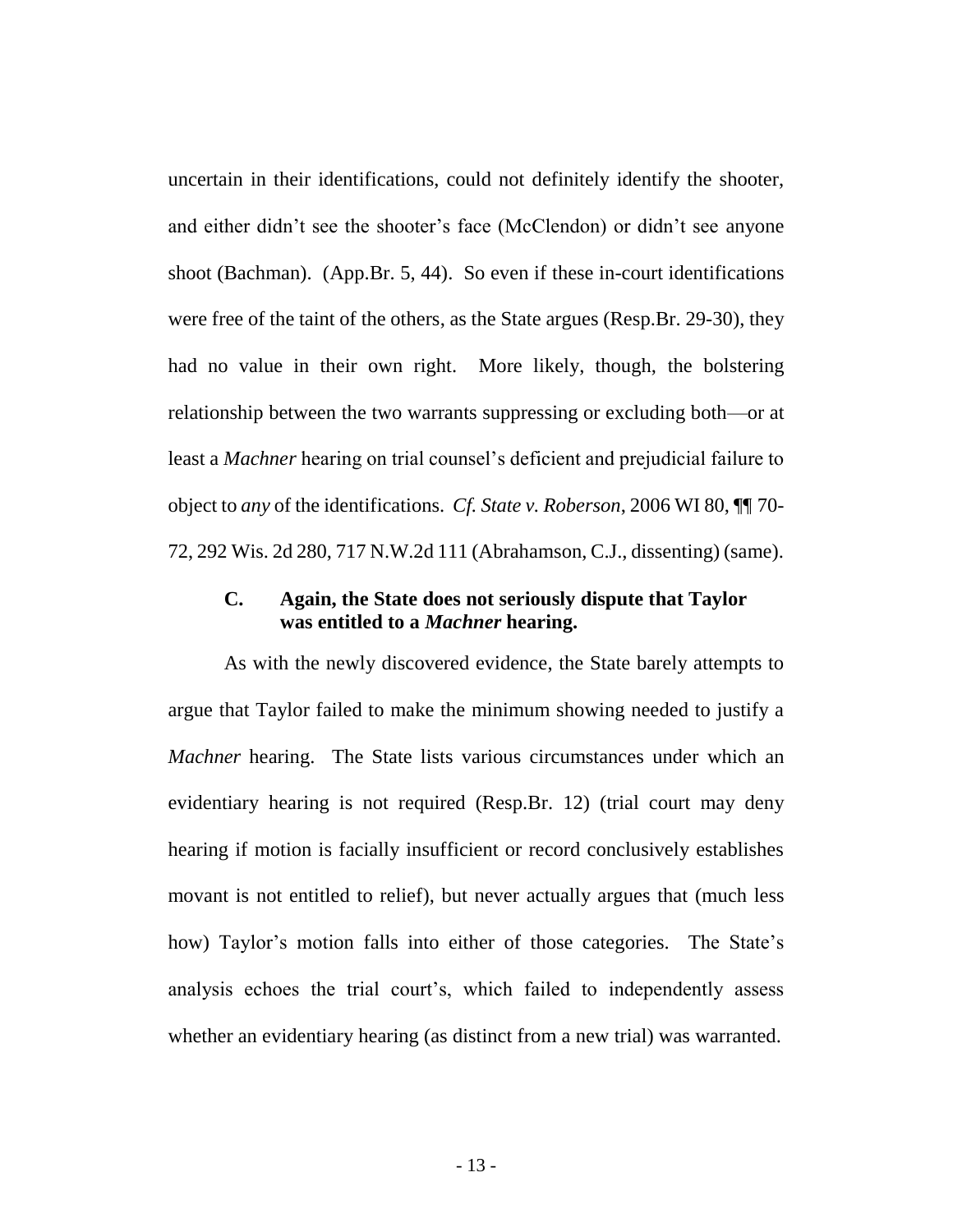Again, the bar is lower for an evidentiary hearing than for a new trial, requiring separate analysis. If Taylor alleged specific facts which, if true, would entitle him to relief, then the trial court must order an evidentiary hearing to determine the truth of those facts. *Allen*, ¶ 9. Taylor certainly has met that minimal burden here.

#### **CONCLUSION**

For the foregoing reasons, this Court should vacate Mr. Taylor's conviction and remand for a new trial, or, in the alternative, remand for the evidentiary hearings requested in his post-conviction motion.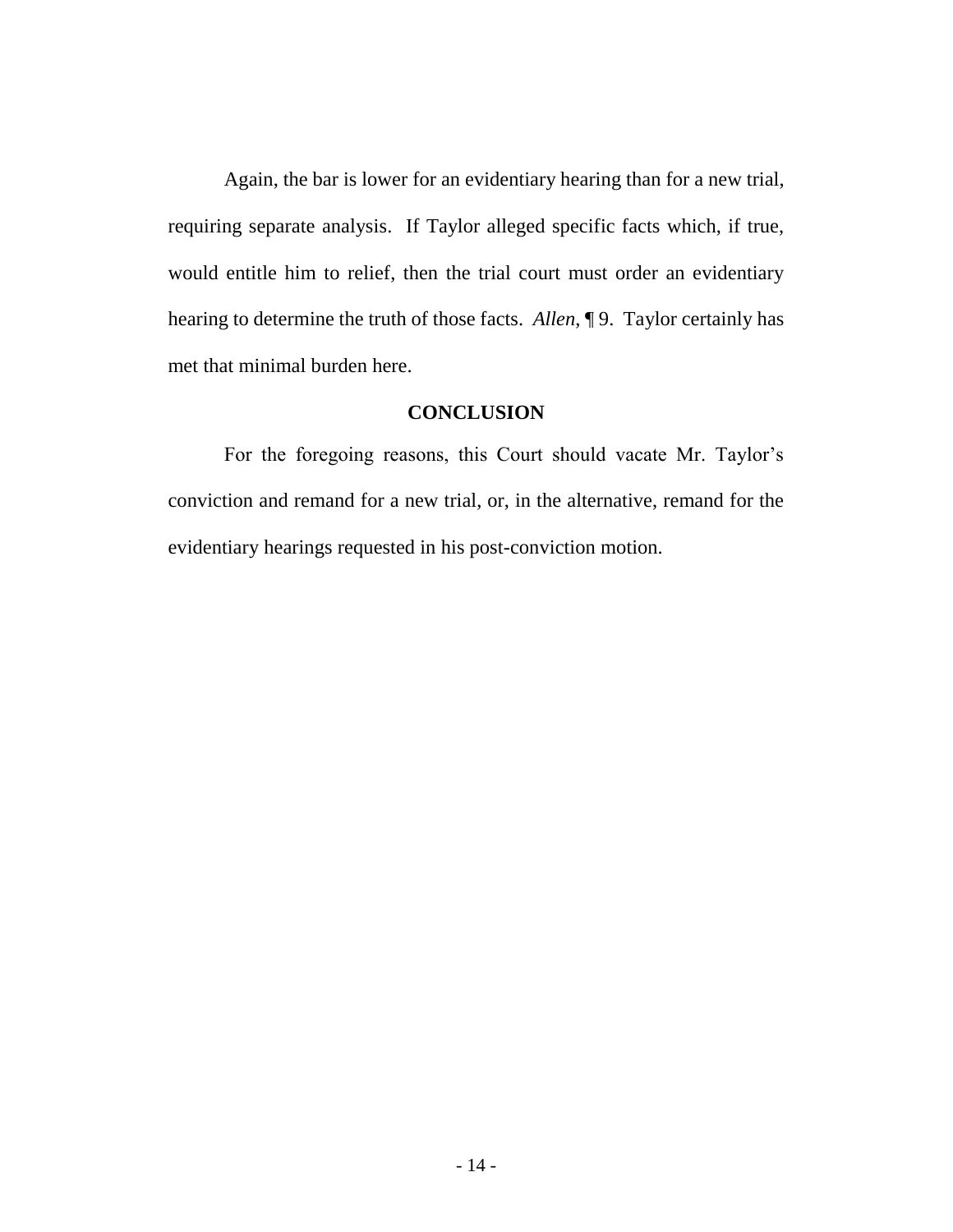Dated this 11th day of October, 2016.

Respectfully submitted,

Jeffrey 0. Davis State Bar No. 1011425 jeffrey.davis@quarles.com James E. Goldschmidt State Bar No. 1090060 james.goldschmidt@quarles.com Patrick Proctor-Brown State Bar No. 1091326 patrick.proctor-brown@quarles.com  $\frac{1}{\sqrt{1-\frac{1}{2}}}$ 

QUARLES & BRADY LLP

411 East Wisconsin A venue Suite 2350 Milwaukee, WI 53202-4426 (414) 277-5000

*Attorneys for Defendant-Appellant Matthew Taylor*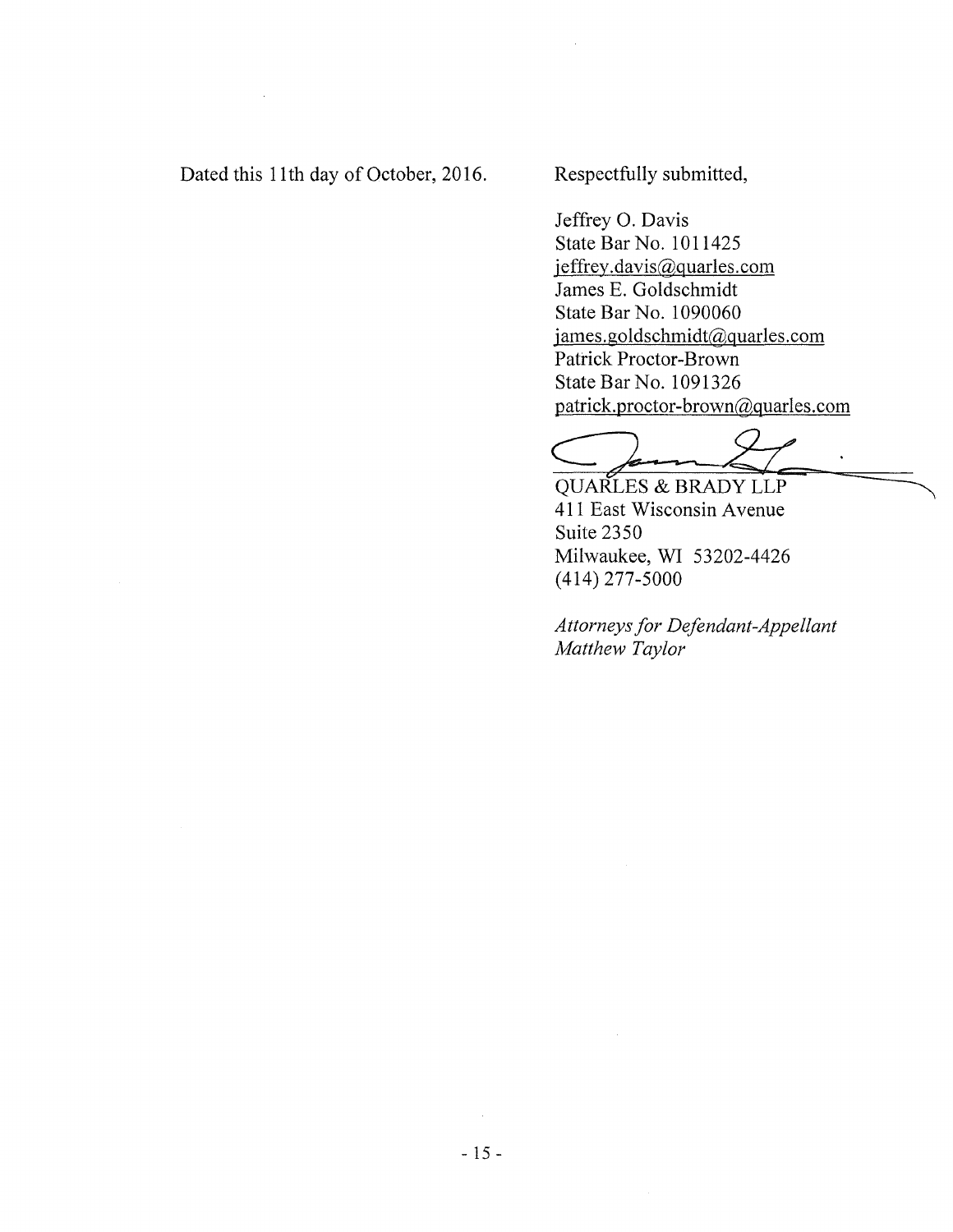## **RULE 809.19(8)(d) CERTIFICATION**

I hereby certify that this brief confonns to the rules contained in Wis. Stat. (Rule) § 809.19 $(8)(b)$  and  $(c)$  for a reply brief produced with a proportional serif font. The length of this brief is 2,996 words.

Signed:

*?* 

James E. Goldschmidt

## **RULE 809.19(12)(1) CERTIFICATION**

I hereby certify that the text of the electronic copy of this brief is identical to the text of the paper copy of this brief.

Signed:

Signed:<br>
<br>
James E. Goldschmidt

James E. Goldschmidt